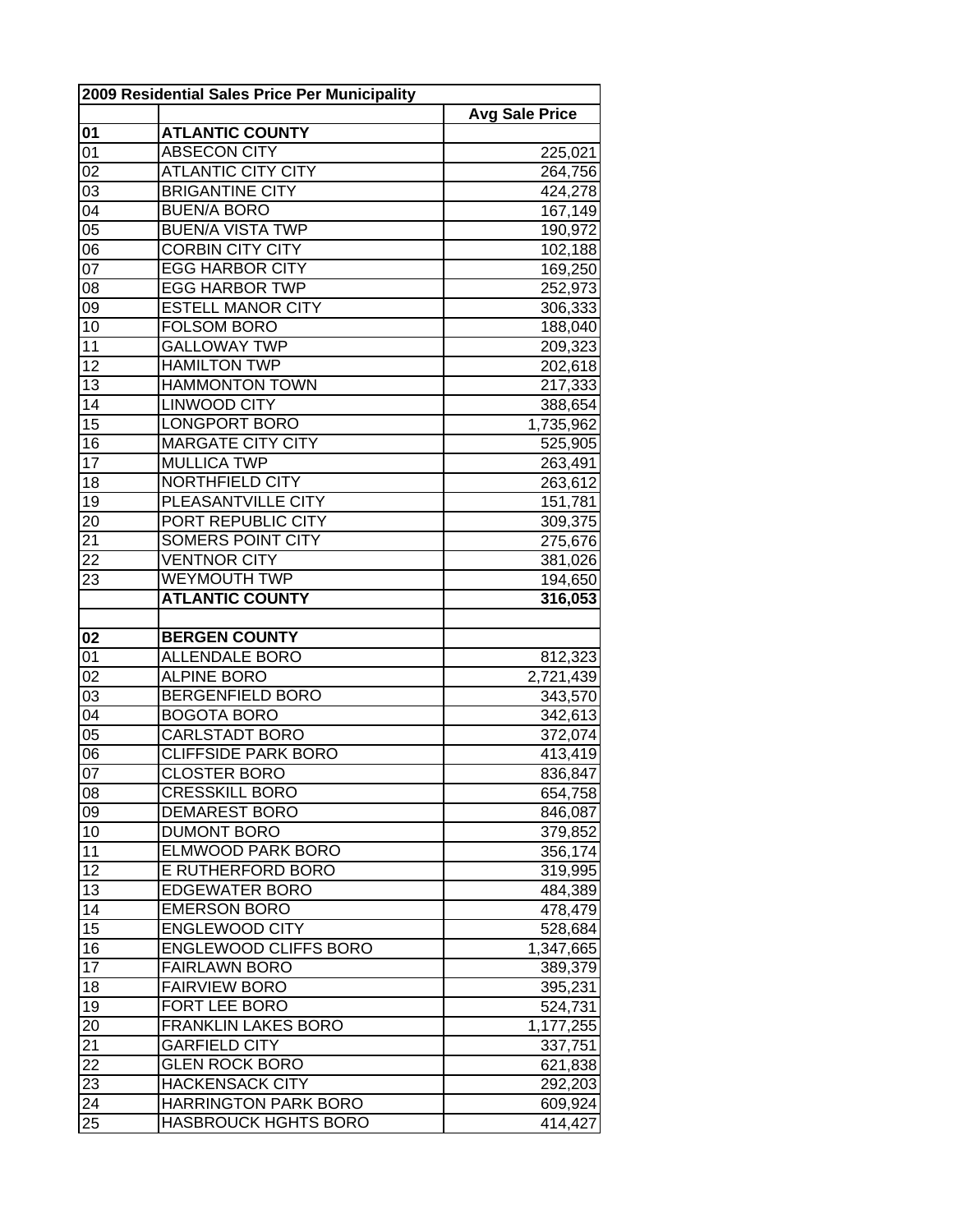| 26              | <b>HAWORTH BORO</b>         | 944,786            |
|-----------------|-----------------------------|--------------------|
| 27              | <b>HILLSDALE BORO</b>       | 556,672            |
| 28              | <b>HOHOKUS BORO</b>         | 911,468            |
| 29              | <b>LEONIA BORO</b>          | 458,452            |
| 30              | <b>LITTLE FERRY BORO</b>    | 343,108            |
| 31              | <b>LODI BORO</b>            | 337,861            |
| 32              | <b>LYNDHURST TWP</b>        | 368,592            |
| 33              | <b>MAHWAH TWP</b>           | 495,809            |
| 34              | MAYWOOD BORO                | 354,346            |
| $\overline{35}$ | MIDLAND PARK BORO           | 470,329            |
| 36              | <b>MONTVALE BORO</b>        | 672,926            |
| $\overline{37}$ | <b>MOON/ACHIE BORO</b>      | 321,286            |
| 38              | <b>NEW MILFORD BORO</b>     | 382,326            |
| 39              | <b>NORTH ARLINGTON BORO</b> | 363,097            |
| 40              | NORTHVALE BORO              | 466,009            |
| 41              | NORWOOD BORO                | 711,598            |
| 42              | OAKLAND BORO                | 521,674            |
| 43              | <b>OLD TAPPAN BORO</b>      | 892,029            |
| 44              | <b>ORADELL BORO</b>         | 568,623            |
| 45              | PALISADES PARK BORO         | 532,870            |
| 46              | PARAMUS BORO                | 573,531            |
| 47              | <b>PARK RIDGE BORO</b>      | 555,944            |
| 48              | <b>RAMSEY BORO</b>          | 596,777            |
| 49              | RIDGEFIELD BORO             | 446,609            |
| 50              | RIDGEFIELD PARK VILLAGE     |                    |
| 51              | RIDGEWOOD VILLAGE           | 319,335<br>783,462 |
| 52              | <b>RIVEREDGE BORO</b>       |                    |
| 53              | RIVERVALE TWP               | 517,835            |
|                 | <b>ROCHELLE PARK TWP</b>    | 577,055            |
| 54<br>55        |                             | 343,049            |
|                 | <b>ROCKLEIGH BORO</b>       | 2,028,333          |
| 56              | RUTHERFORD BORO             | 452,288            |
| 57              | SADDLE BROOK TWP            | 371,221            |
| 58              | <b>SADDLE RIVER BORO</b>    | 2,075,625          |
| 59              | SO HACKENSACK TWP           | 420,800            |
| 60              | <b>TEANECK TWP</b>          | 459,081            |
| 61              | <b>TEN/AFLY BORO</b>        | 890,407            |
| 62              | <b>TETERBORO BORO</b>       | N/A                |
| 63              | UPPER SADDLE RIV BORO       | 1,150,690          |
| 64              | <b>WALDWICK BORO</b>        | 441,994            |
| 65              | <b>WALLINGTON BORO</b>      | 362,926            |
| 66              | <b>WASHINGTON TWP</b>       | 524,900            |
| 67              | WESTWOOD BORO               | 454,012            |
| 68              | <b>WOODCLIFF LAKE BORO</b>  | 767,378            |
| 69              | <b>WOOD RIDGE BORO</b>      | 386,532            |
| 70              | <b>WYCKOFF TWP</b>          | 716,392            |
|                 | <b>BERGEN COUNTY</b>        | 541,567            |
|                 |                             |                    |
| 03              | <b>BURLINGTON COUNTY</b>    |                    |
| 01              | <b>BASS RIVER TWP</b>       | 295,667            |
| 02              | <b>BEVERLY CITY</b>         | 217,037            |
| 03              | <b>BORDENTOWN CITY</b>      | 214,123            |
| 04              | <b>BORDENTOWN TWP</b>       | 306,660            |
| 05              | <b>BURLINGTON CITY</b>      | 188,949            |
| 06              | <b>BURLINGTON TWP</b>       | 274,374            |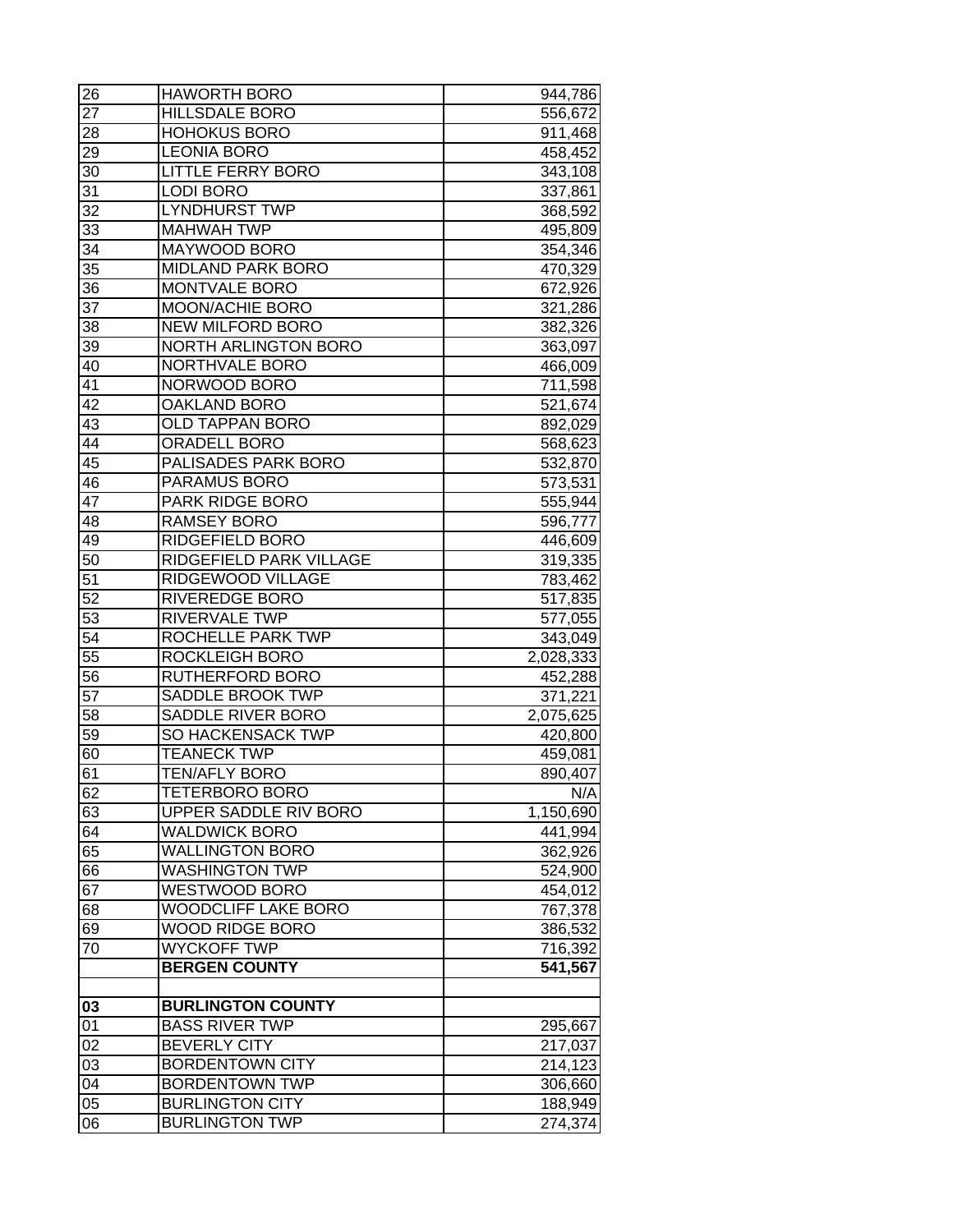| 07              | <b>CHESTERFIELD TWP</b>   | 437,738 |
|-----------------|---------------------------|---------|
| 08              | <b>CINN/AMINSON TWP</b>   | 267,602 |
| 09              | <b>DELANCO TWP</b>        | 219,050 |
| 10              | <b>DELRAN TWP</b>         | 275,692 |
| 11              | <b>EASTAMPTON TWP</b>     | 251,960 |
| 12              | <b>EDGEWATER PARK TWP</b> | 168,153 |
| 13              | <b>EVESHAM TWP</b>        | 266,604 |
| 14              | <b>FIELDSBORO BORO</b>    | 200,580 |
| $\overline{15}$ | <b>FLORENCE TWP</b>       | 215,573 |
| 16              | <b>HAINESPORT TWP</b>     | 345,377 |
| $\overline{17}$ | <b>LUMBERTON TWP</b>      | 290,507 |
| 18              | <b>MANSFIELD TWP</b>      | 294,170 |
| 19              | <b>MAPLE SHADE TWP</b>    | 175,970 |
| 20              | <b>MEDFORD TWP</b>        | 375,648 |
| 21              | <b>MEDFORD LAKES BORO</b> | 316,251 |
| 22              | <b>MOORESTOWN TWP</b>     | 534,535 |
| 23              | MT HOLLY TWP              | 186,997 |
| 24              | MT LAUREL TWP             | 248,230 |
| 25              | <b>NEW HANOVER TWP</b>    | 281,700 |
| 26              | NO HANOVER TWP            | 339,106 |
| $\overline{27}$ | <b>PALMYRA BORO</b>       | 180,238 |
| 28              | PEMBERTON BORO            | 226,788 |
| 29              | <b>PEMBERTON TWP</b>      | 186,433 |
| 30              | <b>RIVERSIDE TWP</b>      | 157,614 |
| 31              | <b>RIVERTON BORO</b>      | 297,500 |
| 32              | <b>SHAMONG TWP</b>        | 370,642 |
| 33              | <b>SOUTHAMPTON TWP</b>    | 195,773 |
| 34              | <b>SPRINGFIELD TWP</b>    | 261,936 |
| 35              | <b>TABERN/ACLE TWP</b>    | 335,279 |
| 36              | <b>WASHINGTON TWP</b>     | 240,333 |
| 37              | <b>WESTAMPTON TWP</b>     | 266,223 |
| 38              | <b>WILLINGBORO TWP</b>    | 172,590 |
| 39              | WOODLAND TWP              | 201,225 |
| 40              | <b>WRIGHTSTOWN BORO</b>   | 160,667 |
|                 | <b>BURLINGTON COUNTY</b>  | 266,040 |
| 04              | <b>CAMDEN COUNTY</b>      |         |
| 01              | <b>AUDUBON BORO</b>       | 188,215 |
| 02              | <b>AUDUBON PARK BORO</b>  | N/A     |
| 03              | <b>BARRINGTON BORO</b>    | 211,536 |
| 04              | <b>BELLMAWR BORO</b>      | 177,656 |
| $\overline{05}$ | <b>BERLIN BORO</b>        | 250,416 |
| 06              | <b>BERLIN TWP</b>         | 197,987 |
| 07              | <b>BROOKLAWN BORO</b>     | 130,655 |
| 08              | <b>CAMDEN CITY</b>        | 44,082  |
| 09              | CHERRY HILL TWNSHP        | 265,127 |
| 10              | <b>CHESILHURST BORO</b>   | 140,000 |
| 11              | <b>CLEMENTON BORO</b>     | 141,290 |
| $\overline{12}$ | COLLINGSWOOD BORO         | 227,599 |
| 13              | <b>GIBBSBORO BORO</b>     | 242,247 |
| 14              | <b>GLOUCESTER CITY</b>    | 115,432 |
| 15              | <b>GLOUCESTER TWP</b>     | 194,651 |
| 16              | <b>HADDON TWP</b>         | 244,048 |
| 17              | <b>HADDONFIELD BORO</b>   | 491,949 |
|                 |                           |         |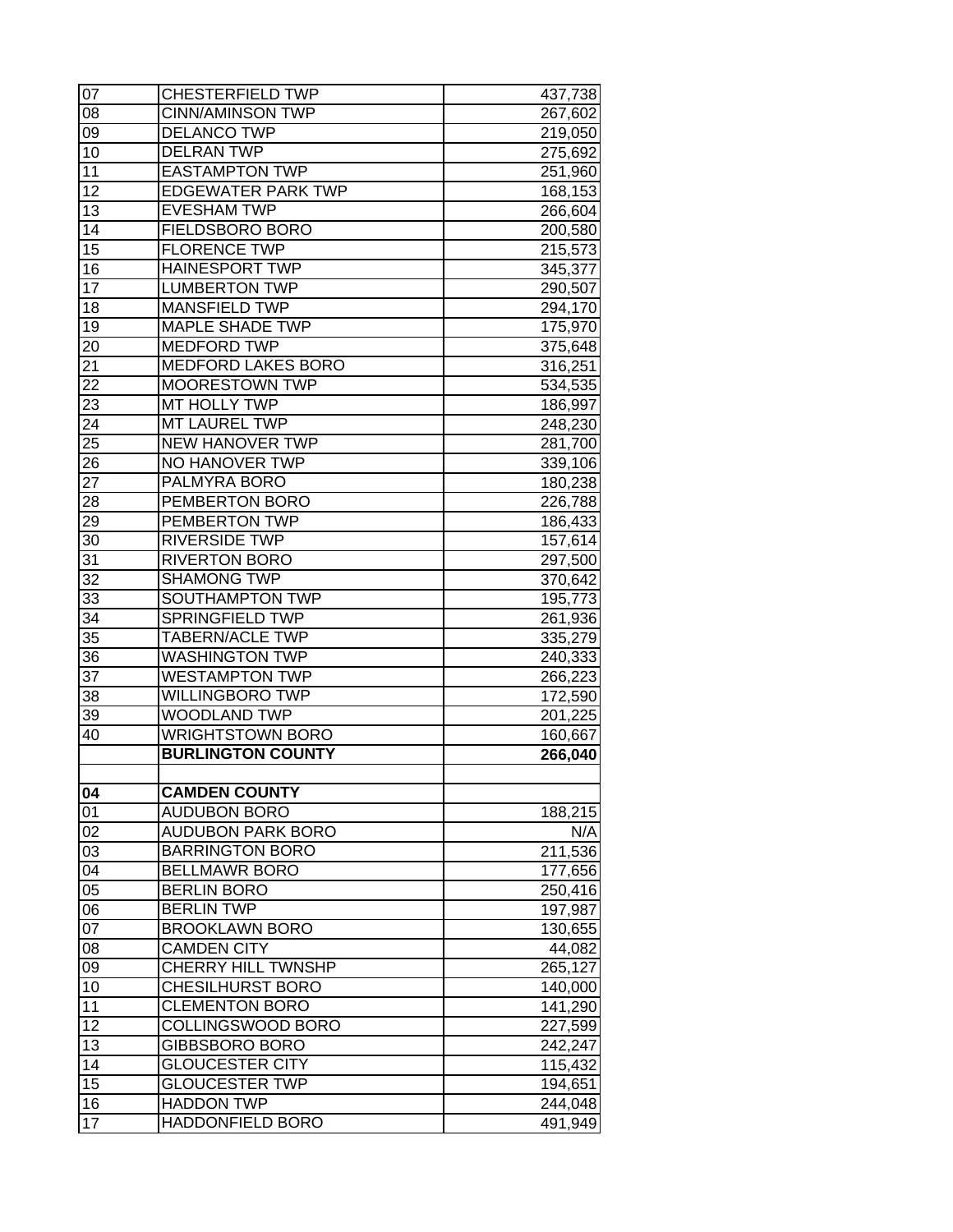| 18              | <b>HADDON HEIGHTS BORO</b> | 285,291              |
|-----------------|----------------------------|----------------------|
| 19              | HI NELLA BORO              | 160,200              |
| 20              | <b>LAUREL SPRINGS BORO</b> | 202,315              |
| 21              | <b>LAWNSIDE BORO</b>       | 191,167              |
| 22              | LINDENWOLD BORO            | 113,929              |
| 23              | <b>MAGNOLIA BORO</b>       | 170,023              |
| 24              | MERCHANTVILLE BORO         | 190,858              |
| 25              | <b>MOUNT EPHRAIM BORO</b>  | 152,002              |
| $2\overline{6}$ | <b>OAKLYN BORO</b>         | 185,738              |
| $\overline{27}$ | PENNSAUKEN TWP             | 166,297              |
| 28              | PINE HILL BORO             | 157,315              |
| $2\overline{9}$ | <b>PINE VALLEY BORO</b>    | N/A                  |
| 30              | RUNNEMEDE BORO             | 162,240              |
| 31              | SOMERDALE BORO             | 151,786              |
| 32              | <b>STRATFORD BORO</b>      | 177,848              |
| 33              | <b>TAVISTOCK BORO</b>      | N/A                  |
| 34              | <b>VOORHEES TWP</b>        | 290,185              |
| 35              | <b>WATERFORD TWP</b>       | 209,734              |
| 36              | <b>WINSLOW TWP</b>         | 205,074              |
| 37              | WOODLYNNE BORO             | 101,332              |
|                 | <b>CAMDEN COUNTY</b>       | 213,089              |
|                 | <b>CAPE MAY COUNTY</b>     |                      |
| 05<br>01        | <b>AVALON BORO</b>         |                      |
| 02              | <b>CAPE MAY CITY</b>       | 1,300,508<br>612,623 |
| 03              | <b>CAPE MAY POINT BORO</b> | N/A                  |
| 04              | <b>DENNIS TWP</b>          | 270,012              |
| $\overline{05}$ | <b>LOWER TWP</b>           | 283,131              |
| 06              | <b>MIDDLE TWP</b>          | 357,346              |
| 07              | NORTH WILDWOOD CITY        | 318,301              |
| 08              | <b>OCEAN CITY CITY</b>     | 544,051              |
| 09              | <b>SEA ISLE CITY CITY</b>  | 659,326              |
| 10              | <b>STONE HARBOR BORO</b>   | 1,403,838            |
| 11              | <b>UPPER TWP</b>           | 348,152              |
| $\overline{12}$ | <b>WEST CAPE MAY BORO</b>  | 451,958              |
| $\overline{13}$ | <b>WEST WILDWOOD BORO</b>  | 227,500              |
| 14              | <b>WILDWOOD CITY</b>       | 249,021              |
| 15              | <b>WILDWOOD CREST BORO</b> | 310,191              |
| 16              | <b>WOODBINE BORO</b>       | N/A                  |
|                 | <b>CAPE MAY COUNTY</b>     | 498,256              |
|                 |                            |                      |
| 06              | <b>CUMBERLAND COUNTY</b>   |                      |
| 01              | <b>BRIDGETON CITY</b>      | 87,991               |
| 02              | <b>COMMERCIAL TWP</b>      | 81,807               |
| 03              | <b>DEERFIELD TWP</b>       | 159,486              |
| $\overline{04}$ | <b>DOWNE TWP</b>           | 139,960              |
| $\overline{05}$ | <b>FAIRFIELD TWP</b>       | 154,360              |
| $\overline{06}$ | <b>GREENWICH TWP</b>       | 179,500              |
| 07              | <b>HOPEWELL TWP</b>        | 143,944              |
| $0\overline{8}$ | <b>LAWRENCE TWP</b>        | 174,491              |
| 09              | <b>MAURICE RIVER TWP</b>   | 168,707              |
| 10              | <b>MILLVILLE CITY</b>      | 147,504              |
| 11              | <b>SHILOH BORO</b>         | 155,000              |
| 12              | <b>STOW CREEK TWP</b>      | 190,000              |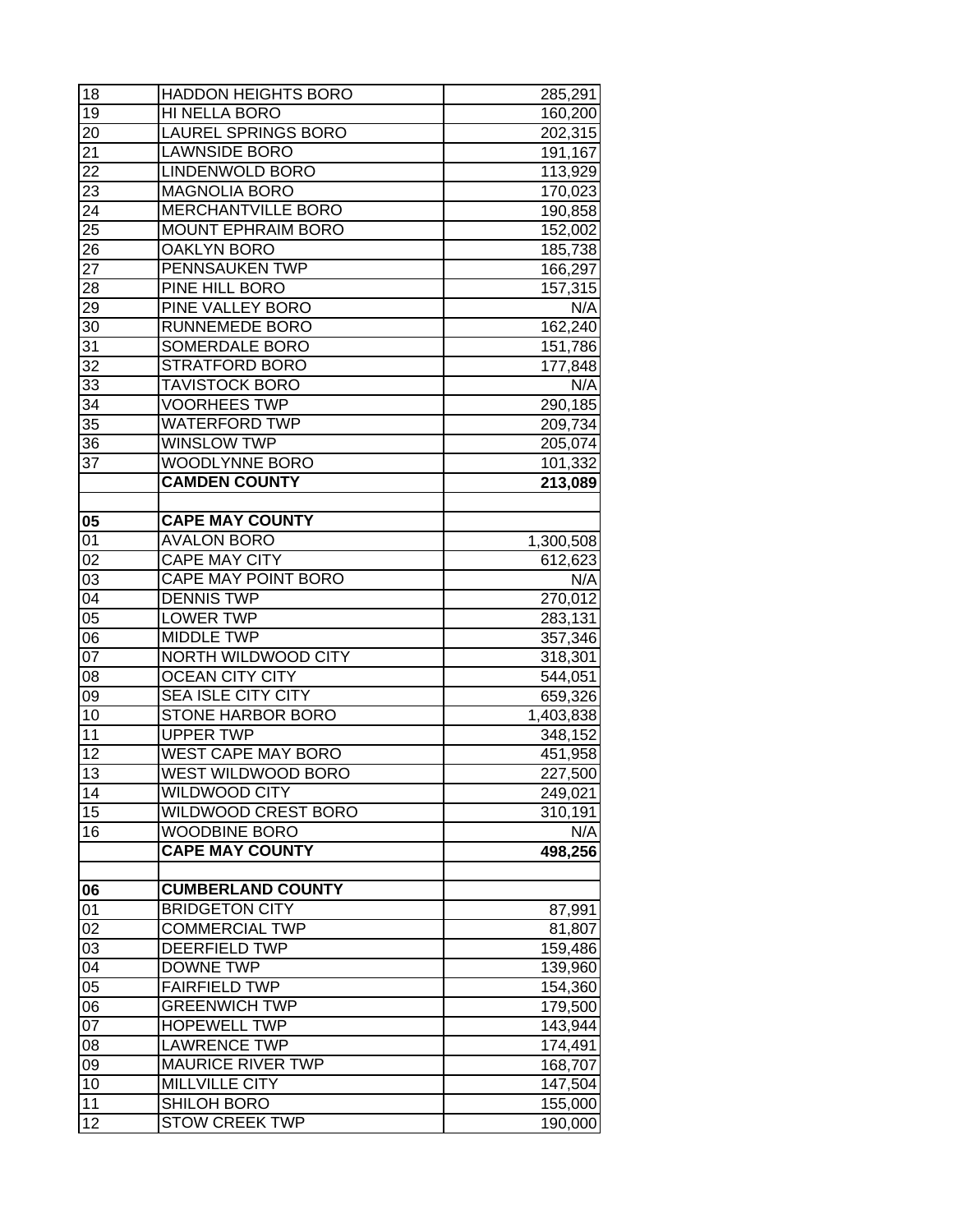| 13              | UPPER DEERFIELD TWP                                 | 165,714            |
|-----------------|-----------------------------------------------------|--------------------|
| 14              | <b>VINELAND CITY</b>                                | 180,003            |
|                 | <b>CUMBERLAND COUNTY</b>                            | 158,147            |
|                 |                                                     |                    |
| 07              | <b>ESSEX COUNTY</b>                                 |                    |
| 01              | <b>BELLEVILLE TWP</b>                               | 298,562            |
| 02              | <b>BLOOMFIELD TWP</b>                               | 324,912            |
| 03              | <b>CALDWELL BORO TWP</b>                            | 393,873            |
| 04              | <b>CEDAR GROVE TWP</b>                              | 503,294            |
| $\overline{05}$ | <b>EAST ORANGE CITY</b>                             | 258,283            |
| $\overline{06}$ | <b>ESSEX FELLS TWP</b>                              | 1,387,500          |
| $\overline{07}$ | <b>FAIRFIELD TWP</b>                                | 519,400            |
| 08              | <b>GLEN RIDGE BORO</b>                              | 650,694            |
| 09              | <b>IRVINGTON TWP</b>                                | 250,350            |
| $\overline{10}$ | <b>LIVINGSTON TWP</b>                               | 665,571            |
| 11              | MAPLEWOOD TWP                                       | 493,596            |
| 12              | <b>MILLBURN TWP</b>                                 | 1,062,575          |
| 13              | <b>MONTCLAIR TWP</b>                                | 679,474            |
| 14              | <b>NEWARK CITY</b>                                  | 289,027            |
| $\overline{15}$ | <b>NORTH CALDWELL TWP</b>                           | 734,354            |
| 16              | <b>NUTLEY TWP</b>                                   | 385,288            |
| $\overline{17}$ | <b>ORANGE CITY TWP</b>                              | 272,204            |
| 18              | ROSELAND BORO                                       | 511,882            |
| 19              | SOUTH ORANGE VILLAGE TW                             | 594,102            |
| 20              | <b>VERON/A TWP</b>                                  | 425,613            |
| 21              | <b>WEST CALDWELL TWP</b>                            | 492,055            |
| 22              | <b>WEST ORANGE TWP</b>                              | 388,051            |
|                 | <b>ESSEX COUNTY</b>                                 | 480,486            |
|                 |                                                     |                    |
|                 |                                                     |                    |
| 08              | <b>GLOUCESTER COUNTY</b>                            |                    |
| 01              | <b>CLAYTON BORO</b>                                 | 181,664            |
| 02              | <b>DEPTFORD TWP</b>                                 | 202,597            |
| 03              | <b>EAST GREENWICH TWP</b>                           | 303,865            |
| 04              | <b>ELK TWP</b>                                      | 238,518            |
| 05              | <b>FRANKLIN TWP</b>                                 | 220,797            |
| $\overline{06}$ | <b>GLASSBORO BORO</b>                               | 196,213            |
| 07              | <b>GREENWICH TWP</b>                                | 176,473            |
| 08              | <b>HARRISON TWP</b>                                 | 344,038            |
| 09              | <b>LOGAN TWP</b>                                    | 203,795            |
| 10              | <b>MANTUA TWP</b>                                   | 220,008            |
| 11              | <b>MONROE TWP</b>                                   | 225,935            |
| 12              | N/ATION/AL PARK BORO                                | 148,315            |
| 13              | <b>NEWFIELD BORO</b>                                | 189,071            |
| 14              | PAULSBORO BORO                                      | 133,964            |
| $\overline{15}$ | PITMAN BORO                                         | 188,241            |
| 16              | SO HARRISON TWP                                     | 336,689            |
| $\overline{17}$ | <b>SWEDESBORO BORO</b>                              | 181,545            |
| 18              | <b>WASHINGTON TWP</b>                               | 230,442            |
| 19              | <b>WENON/AH BORO</b>                                | 322,976            |
| 20              | WEST DEPTFORD TWP                                   | 218,790            |
| $\overline{21}$ | <b>WESTVILLE BORO</b>                               | 166,878            |
| 22              | WOODBURY CITY                                       | 168,947            |
| 23<br>24        | <b>WOODBURY HEIGHTS BORO</b><br><b>WOOLWICH TWP</b> | 201,671<br>345,690 |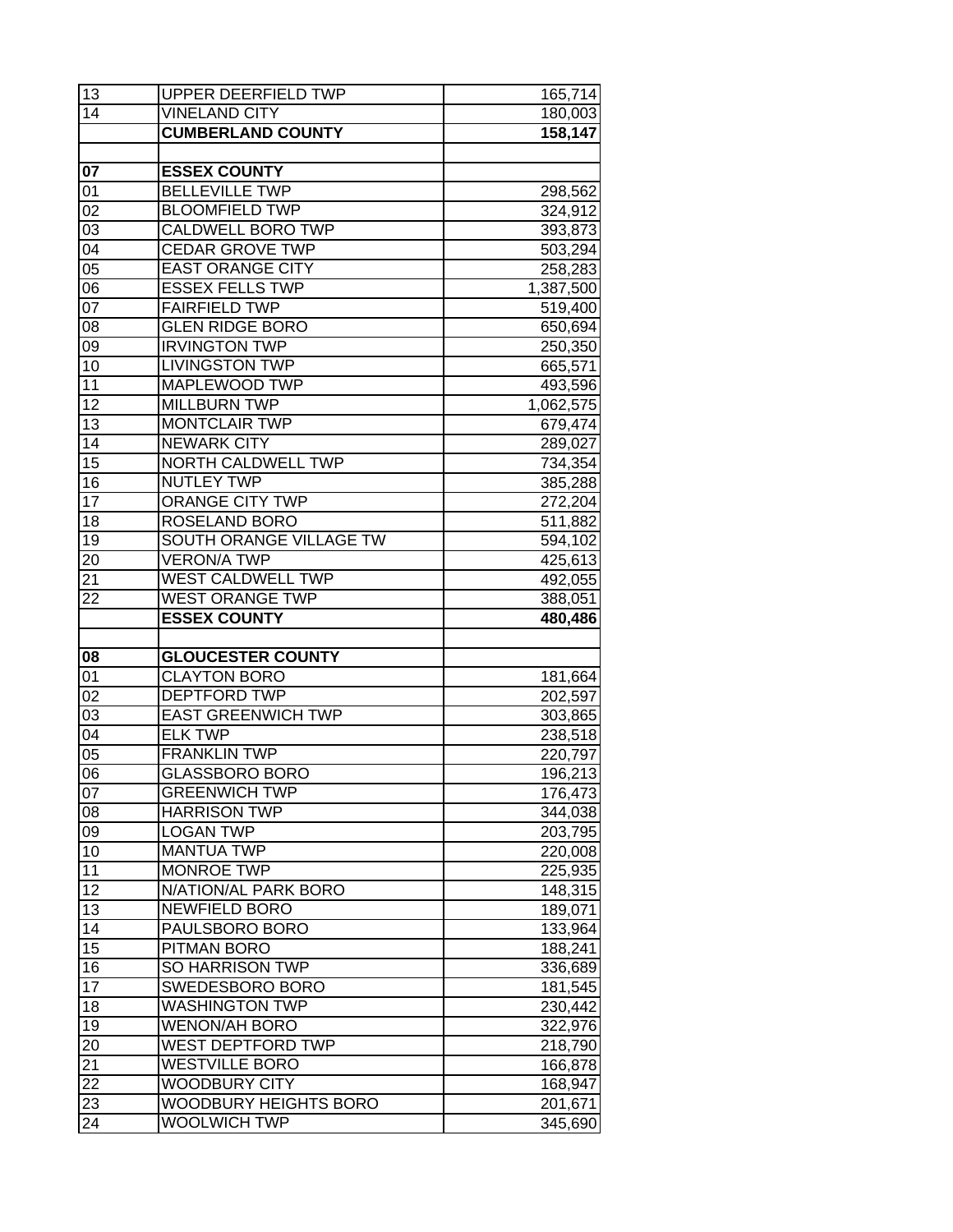|                 | <b>GLOUCESTER COUNTY</b>                 | 228,302            |
|-----------------|------------------------------------------|--------------------|
|                 |                                          |                    |
| 09              | <b>HUDSON COUNTY</b>                     |                    |
| 01              | <b>BAYONNE CITY</b>                      | 314,086            |
| 02              | <b>EAST NEWARK BORO</b>                  | 281,833            |
| 03              | <b>GUTTENBERG TOWN</b>                   | 386,397            |
| 04              | <b>HARRISON TOWN</b>                     | 344,168            |
| $\overline{05}$ | <b>HOBOKEN CITY</b>                      | 542,845            |
| 06              | <b>JERSEY CITY CITY</b>                  | 314,358            |
| $\overline{07}$ | <b>KEARNY TOWN</b>                       | 321,270            |
| 08              | <b>NORTH BERGEN TWP</b>                  | 319,933            |
| 09              | <b>SECAUCUS TOWN</b>                     | 371,761            |
| 10              | <b>UNION CITY CITY</b>                   | 286,916            |
| 11              | <b>WEEHAWKEN TWP</b>                     | 683,647            |
| 12              | <b>WEST NEW YORK TOWN</b>                | 334,331            |
|                 | <b>HUDSON COUNTY</b>                     | 380,598            |
|                 |                                          |                    |
| 10              | <b>HUNTERDON COUNTY</b>                  |                    |
| 01              | <b>ALEXANDRIA TWP</b>                    | 504,426            |
| 02              | <b>BETHLEHEM TWP</b>                     | 427,368            |
| 03              | <b>BLOOMSBURY BORO</b>                   | 295,250            |
| $\overline{04}$ | <b>CALIFON BORO</b>                      | 329,850            |
| $\overline{05}$ | <b>CLINTON TOWN</b>                      | 342,930            |
| $\overline{06}$ | <b>CLINTON TWP</b>                       | 421,926            |
| 07              | <b>DELAWARE TWP</b>                      | 518,553            |
| 08              | <b>EAST AMWELL TWP</b>                   | 520,393            |
| 09              | <b>FLEMINGTON BORO</b>                   | 273,014            |
| 10              | <b>FRANKLIN TWP</b>                      | 575,800            |
| 11              | <b>FRENCHTOWN BORO</b>                   | 333,375            |
| 12              | <b>GLEN GARDNER BORO</b>                 | 205,891            |
| 13              | <b>HAMPTON BORO</b>                      | 281,714            |
| 14              | <b>HIGH BRIDGE BORO</b>                  | 278,382            |
| $\overline{15}$ | <b>HOLLAND TWP</b>                       | 349,318            |
| 16              | <b>KINGWOOD TWP</b>                      | 331,200            |
| $\overline{17}$ | <b>LAMBERTVILLE CITY</b>                 | 410,850            |
| 18              | <b>LEBANON BORO</b>                      | 342,083            |
| 19              | <b>LEBANON TWP</b>                       | 477,565            |
| 20              | <b>MILFORD BORO</b>                      | 298,050            |
| 21              | <b>RARITAN TWP</b>                       | 392,703            |
| 22              | <b>READINGTON TWP</b>                    | 440,944            |
| 23              | <b>STOCKTON BORO</b>                     | 546,600            |
| 24              | <b>TEWKSBURY TWP</b><br><b>UNION TWP</b> | 738,891            |
| 25<br>26        | <b>WEST AMWELL TWP</b>                   | 381,389            |
|                 |                                          | 439,770            |
|                 | <b>HUNTERDON COUNTY</b>                  | 421,326            |
|                 | <b>MERCER COUNTY</b>                     |                    |
| 11<br>01        | <b>EAST WINDSOR TWP</b>                  |                    |
| 02              | <b>EWING TWP</b>                         | 289,352<br>226,513 |
| 03              | <b>HAMILTON TWP</b>                      |                    |
| 04              | <b>HIGHTSTOWN BORO</b>                   | 241,873            |
| 05              | <b>HOPEWELL BORO</b>                     | 204,843<br>377,245 |
| $0\overline{6}$ | <b>HOPEWELL TWP</b>                      | 548,771            |
| $\overline{07}$ | <b>LAWRENCE TWP</b>                      | 314,941            |
|                 |                                          |                    |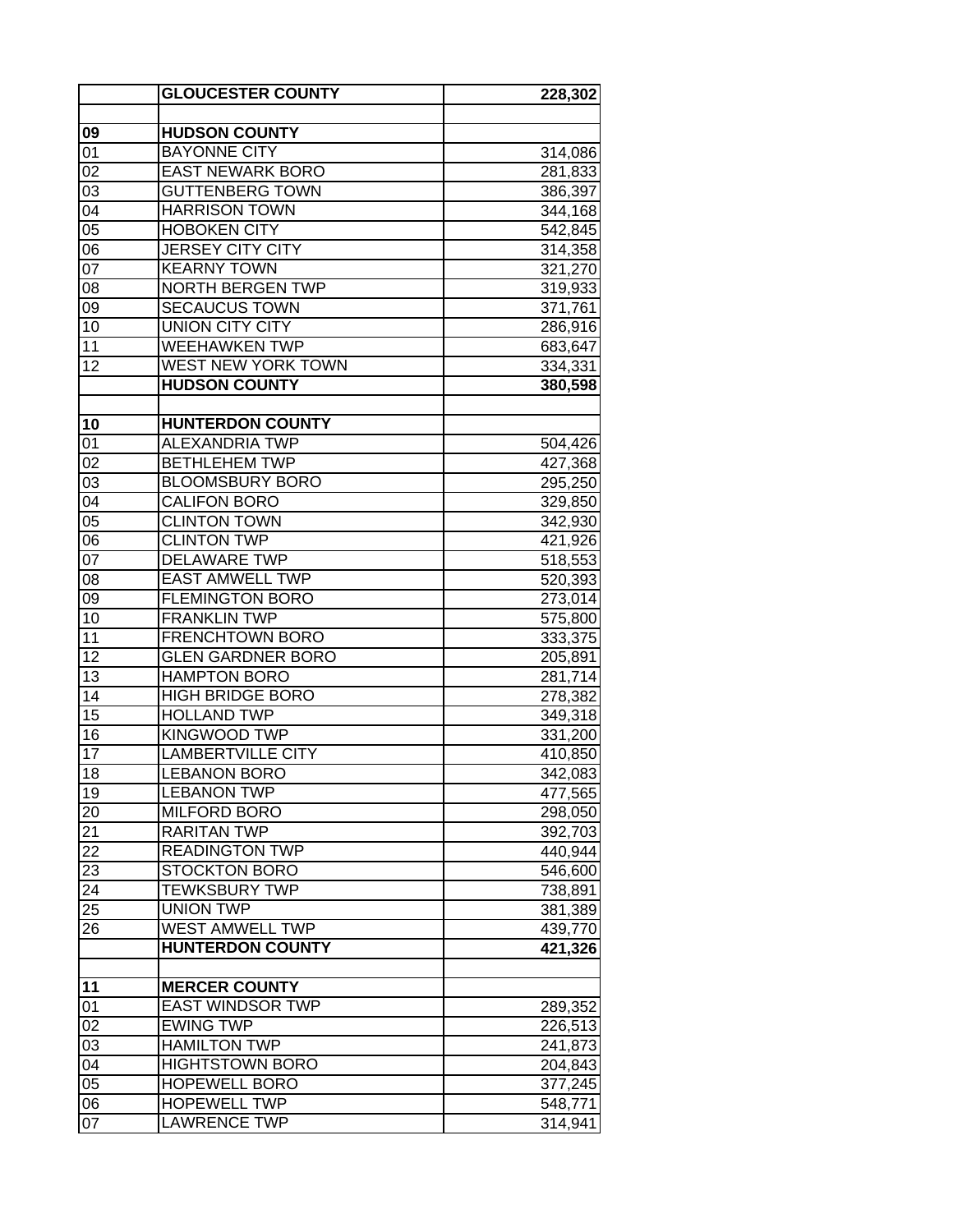| 08                                 | PENNINGTON BORO                                               | 549,715            |
|------------------------------------|---------------------------------------------------------------|--------------------|
| 09                                 | PRINCETON BORO                                                | 831,117            |
| 10                                 | PRINCETON TWP                                                 | 848,072            |
| 11                                 | <b>TRENTON CITY</b>                                           | 95,965             |
| $\overline{12}$                    | <b>ROBBINSVILLE TWP</b>                                       | 365,077            |
| 13                                 | <b>WEST WINDSOR TWP</b>                                       | 534,879            |
|                                    | <b>MERCER COUNTY</b>                                          | 341,638            |
| 12                                 | <b>MIDDLESEX COUNTY</b>                                       |                    |
| 01                                 | <b>CARTERET BORO</b>                                          | 279,802            |
| $\overline{02}$                    | <b>CRANBURY TWP</b>                                           | 615,076            |
| 03                                 | <b>DUNELLEN BORO</b>                                          | 281,228            |
| $\overline{04}$                    | <b>EAST BRUNSWICK TWP</b>                                     | 366,117            |
| 05                                 | <b>EDISON TWP</b>                                             | 364,204            |
| 06                                 | <b>HELMETTA BORO</b>                                          |                    |
| $\overline{07}$                    | <b>HIGHLAND PARK BORO</b>                                     | 258,667<br>370,489 |
| 08                                 | <b>JAMESBURG BORO</b>                                         | 262,137            |
| 09                                 | <b>METUCHEN BORO</b>                                          | 393,750            |
| 10                                 | <b>MIDDLESEX BORO</b>                                         | 301,452            |
| $\overline{11}$                    | <b>MILLTOWN BORO</b>                                          | 341,371            |
| $\overline{12}$                    | <b>MONROE TWP</b>                                             | 325,065            |
| 13                                 | <b>NEW BRUNSWICK CITY</b>                                     | 309,444            |
| 14                                 | <b>NORTH BRUNSWICK TWP</b>                                    | 314,401            |
| 15                                 | <b>OLD BRIDGE TWP</b>                                         | 340,042            |
| 16                                 | PERTH AMBOY CITY                                              | 260,843            |
| 17                                 | PISCATAWAY TWP                                                | 328,385            |
| 18                                 | PLAINSBORO TWP                                                | 365,014            |
| 19                                 | <b>SAYREVILLE BORO</b>                                        | 312,287            |
| 20                                 | <b>SOUTH AMBOY CITY</b>                                       | 314,150            |
| 21                                 | SOUTH BRUNSWICK TWP                                           | 394,000            |
| 22                                 | SOUTH PLAINFIELD BORO                                         | 325,736            |
| 23                                 | <b>SOUTH RIVER BORO</b>                                       | 321,820            |
| 24                                 | SPOTSWOOD BORO                                                | 287,199            |
| 25                                 | <b>WOODBRIDGE TWP</b>                                         | 298,283            |
|                                    | <b>MIDDLESEX COUNTY</b>                                       | 337,668            |
|                                    |                                                               |                    |
| 13                                 | <b>MONMOUTH COUNTY</b>                                        |                    |
| 01                                 | <b>ABERDEEN TWP</b>                                           | 297,474            |
| 02                                 | <b>ALLENHURST BORO</b>                                        | 2,187,500          |
| 03                                 | <b>ALLENTOWN BORO</b>                                         | 336,783            |
| 04<br>$\overline{05}$              | <b>ASBURY PARK CITY</b>                                       | 238,268            |
|                                    | <b>ATLANTIC HIGHLANDS BORO</b><br><b>AVON BY THE SEA BORO</b> | 411,698            |
| $\overline{06}$<br>$\overline{07}$ | <b>BELMAR BORO</b>                                            | 960,900            |
| 08                                 | <b>BRADLEY BEACH BORO</b>                                     | 489,036            |
| $\overline{09}$                    | <b>BRIELLE BORO</b>                                           | 560,960            |
| 10                                 | <b>COLTS NECK TOWNSHIP</b>                                    | 791,812            |
| 11                                 |                                                               | 863,406            |
| 12                                 | <b>DEAL BORO</b>                                              | 3,581,250          |
|                                    | <b>EATONTOWN BORO</b><br><b>ENGLISHTOWN BORO</b>              | 366,940            |
| 13                                 | <b>FAIR HAVEN BORO</b>                                        | 322,259            |
| 14<br>15                           | <b>FARMINGDALE BORO</b>                                       | 627,539            |
| 16                                 | FREEHOLD BORO                                                 | 307,175            |
| $\overline{17}$                    | <b>FREEHOLD TWP</b>                                           | 286,798            |
|                                    |                                                               | 425,914            |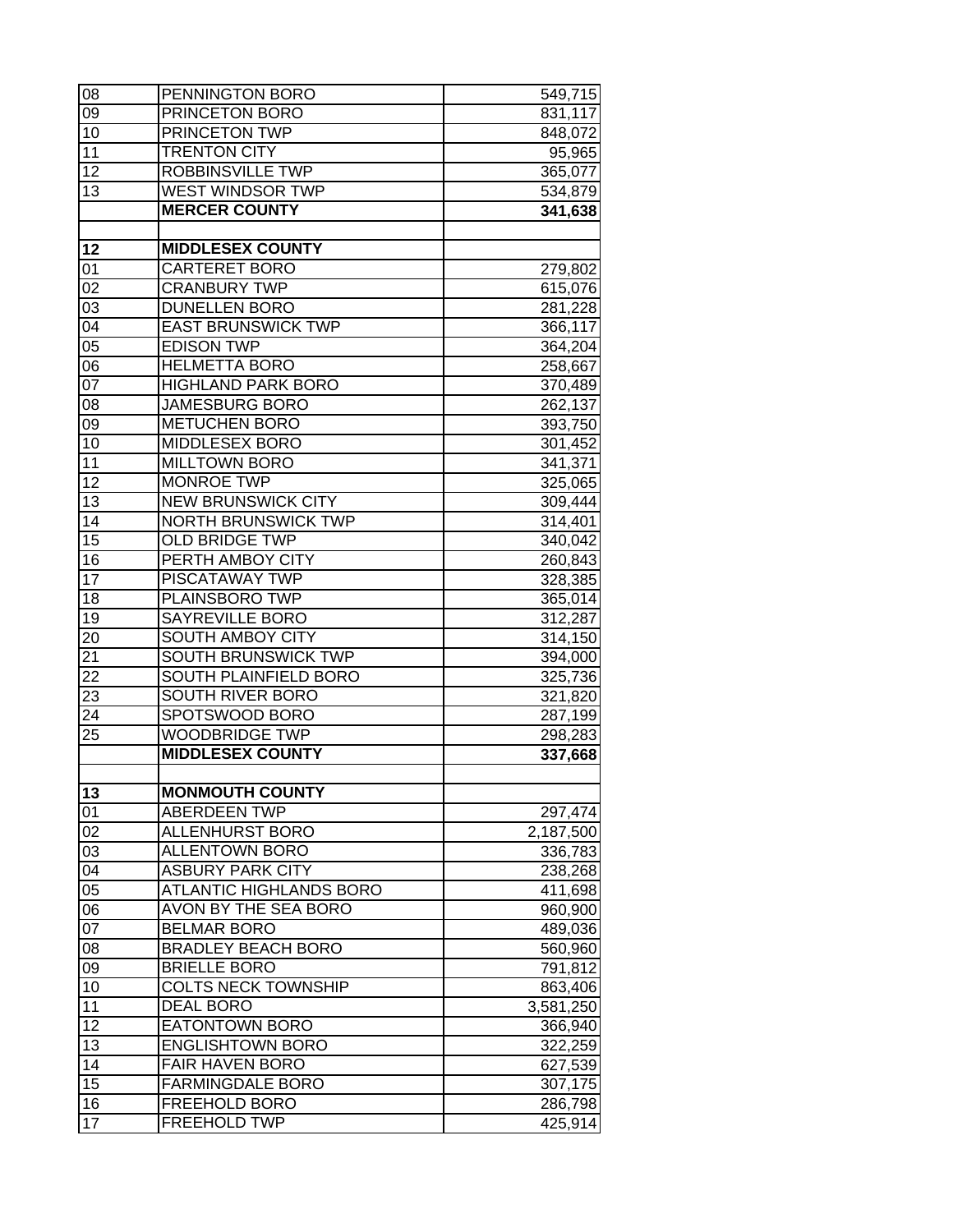| 18              | <b>HAZLET TWP</b>                                      | 310,475   |
|-----------------|--------------------------------------------------------|-----------|
| 19              | <b>HIGHLANDS BORO</b>                                  | 287,546   |
| 20              | <b>HOLMDEL TWP</b>                                     | 711,043   |
| 21              | <b>HOWELL TWP</b>                                      | 332,319   |
| 22              | <b>INTERLAKEN BORO</b>                                 | 807,000   |
| 23              | <b>KEANSBURG BORO</b>                                  | 203,686   |
| 24              | <b>KEYPORT BORO</b>                                    | 226,737   |
| $\overline{25}$ | <b>LITTLE SILVER BORO</b>                              | 631,288   |
| 26              | <b>LOCH ARBOUR VILLAGE</b>                             | 975,667   |
| 27              | <b>LONG BRANCH CITY</b>                                | 492,427   |
| 28              | <b>MAN/ALAPAN TWP</b>                                  | 389,067   |
| $2\overline{9}$ | MAN/ASQUAN BORO                                        | 594,313   |
| 30              | <b>MARLBORO TWP</b>                                    | 526,839   |
| 31              | <b>MATAWAN BORO</b>                                    |           |
| 32              | <b>MIDDLETOWN TWP</b>                                  | 319,367   |
|                 |                                                        | 346,130   |
| 33<br>34        | <b>MILLSTONE TWP</b><br>MONMOUTH BEACH BORO            | 573,192   |
|                 |                                                        | 616,210   |
| 35              | NEPTUNE TWP                                            | 325,053   |
| 36              | <b>NEPTUNE CITY BORO</b>                               | 256,093   |
| 37              | <b>OCEAN TWP</b>                                       | 436,775   |
| 38              | <b>OCEANPORT BORO</b>                                  | 487,124   |
| 39              | <b>RED BANK BORO</b>                                   | 361,550   |
| 40              | ROOSEVELT BORO                                         | 269,857   |
| 41              | <b>RUMSON BORO</b>                                     | 1,125,438 |
| 42              | <b>SEA BRIGHT BORO</b>                                 | 530,439   |
| 43              | <b>SEA GIRT BORO</b>                                   | 1,427,595 |
| 44              | <b>SHREWSBURY BORO</b>                                 | 515,860   |
| 45              | <b>SHREWSBURY TWP</b>                                  | 206,125   |
| 46              | LAKE COMO BORO                                         | 436,139   |
| $\overline{47}$ | <b>SPRING LAKE BORO</b>                                | 1,468,680 |
| 48              | SPRING LAKE HEIGHTS BOR                                | 410,652   |
| 49              | <b>TINTON FALLS BORO</b>                               | 364,688   |
| 50              | <b>UNION BEACH BORO</b>                                | 238,335   |
| 51              | UPPER FREEHOLD TWP<br><b>WALL TWP</b>                  | 509,406   |
| $\overline{52}$ |                                                        | 523,621   |
| $\overline{53}$ | <b>WEST LONG BRANCH BORO</b><br><b>MONMOUTH COUNTY</b> | 404,062   |
|                 |                                                        | 478,138   |
| 14              | <b>MORRIS COUNTY</b>                                   |           |
| 01              | <b>BOONTON TOWN</b>                                    | 408,117   |
| 02              | <b>BOONTON TWP</b>                                     | 544,768   |
| 03              | <b>BUTLER BORO</b>                                     | 352,807   |
| 04              | <b>CHATHAM BORO</b>                                    | 739,691   |
| $\overline{05}$ | <b>CHATHAM TWP</b>                                     | 836,023   |
| 06              | <b>CHESTER BORO</b>                                    | 664,100   |
| $\overline{07}$ | <b>CHESTER TWP</b>                                     | 822,129   |
| 08              | <b>DENVILLE TWP</b>                                    | 441,169   |
| 09              | <b>DOVER TOWN</b>                                      | 285,491   |
| 10              | <b>EAST HANOVER TWP</b>                                | 461,500   |
| 11              | FLORHAM PARK BORO                                      | 638,707   |
| 12              | <b>HANOVER TWP</b>                                     | 471,581   |
| 13              | <b>HARDING TWP</b>                                     | 1,363,008 |
| 14              | JEFFERSON TWP                                          | 364,125   |
| $\overline{15}$ | <b>KINNELON BORO</b>                                   | 709,780   |
|                 |                                                        |           |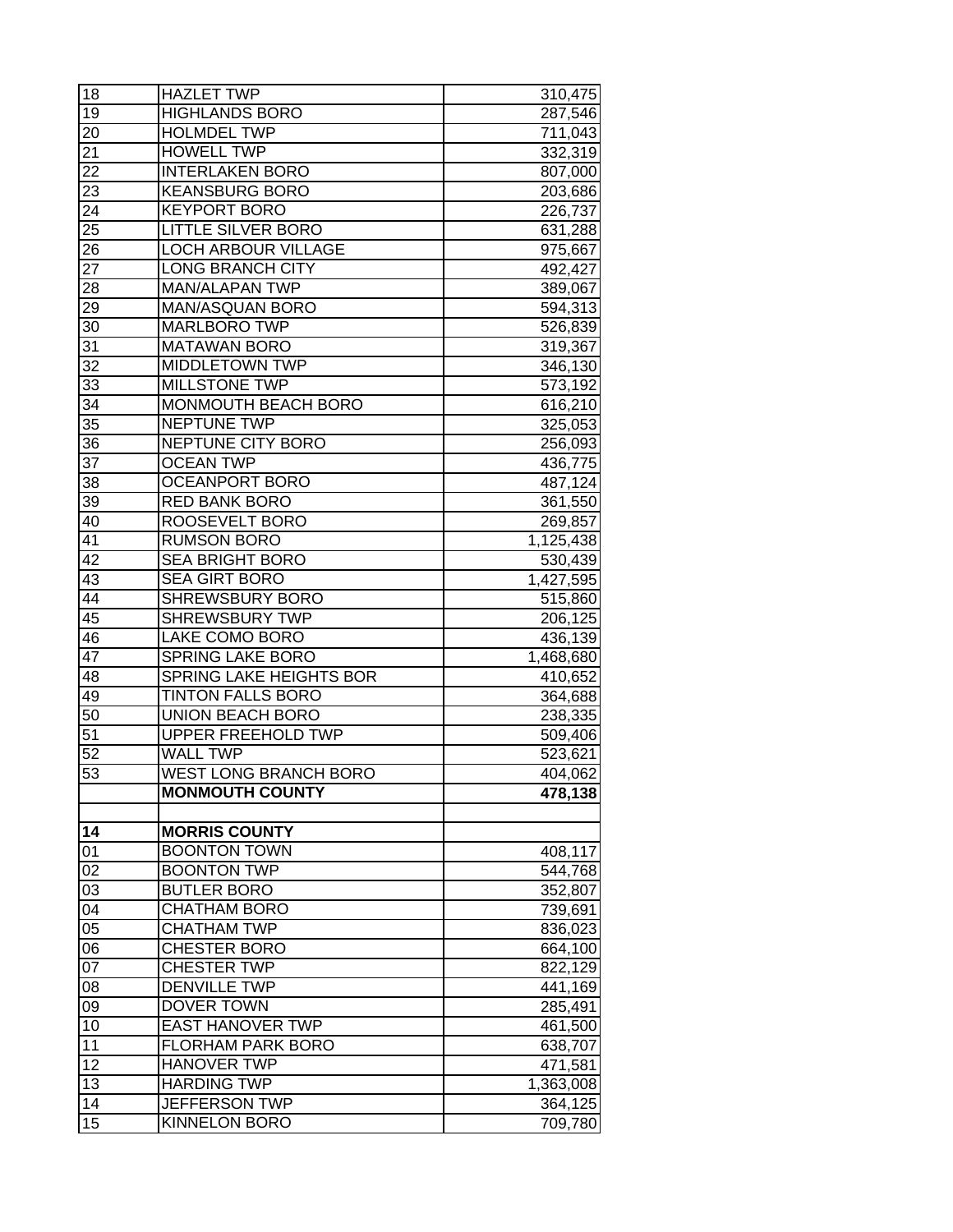| 16              | <b>LINCOLN PARK BORO</b>                         | 330,003            |
|-----------------|--------------------------------------------------|--------------------|
| 17              | <b>MADISON BORO</b>                              | 683,489            |
| 18              | <b>MENDHAM BORO</b>                              | 645,460            |
| 19              | <b>MENDHAM TWP</b>                               | 1,123,915          |
| 20              | MINE HILL TWP                                    | 336,835            |
| 21              | <b>MONTVILLE TWP</b>                             | 628,532            |
| 22              | <b>MORRIS TWP</b>                                | 537,412            |
| $2\overline{3}$ | <b>MORRIS PLAINS BORO</b>                        | 435,487            |
| $2\overline{4}$ | <b>MORRISTOWN TOWN</b>                           | 430,770            |
| 25              | <b>MOUNTAIN LAKES BORO</b>                       | 728,136            |
| 26              | <b>MOUNT ARLINGTON BORO</b>                      | 339,881            |
| $\overline{27}$ | <b>MOUNT OLIVE TWP</b>                           | 386,815            |
| 28              | NETCONG BORO                                     | 235,333            |
| 29              | PARSIPPANY TR HLS TWP                            | 383,451            |
| 30              | LONG HILL TWP                                    | 522,711            |
| 31              | PEQUANNOCK TWP                                   | 428,593            |
| 32              | RANDOLPH TWP                                     | 584,160            |
| $3\overline{3}$ | RIVERDALE BORO                                   | 331,991            |
| 34              | ROCKAWAY BORO                                    | 337,133            |
| 35              | ROCKAWAY TWP                                     | 381,630            |
| 36              | <b>ROXBURY TWP</b>                               | 354,651            |
| 37              | <b>VICTORY GARDENS BORO</b>                      | 211,525            |
| 38              | <b>WASHINGTON TWP</b>                            | 470,631            |
| 39              | <b>WHARTON BORO</b>                              | 291,058            |
|                 | <b>MORRIS COUNTY</b>                             | 503,792            |
|                 |                                                  |                    |
| 15              | <b>OCEAN COUNTY</b>                              |                    |
| 01              | <b>BARNEGAT TWP</b>                              | 289,581            |
| 02              | <b>BARNEGAT LIGHT BORO</b>                       | 804,102            |
| 03              | <b>BAY HEAD BORO</b>                             | 929,500            |
| 04              | <b>BEACH HAVEN BORO</b>                          | 651,643            |
| 05              | <b>BEACHWOOD BORO</b>                            | 260,451            |
| $0\overline{6}$ | <b>BERKELEY TWP</b>                              | 240,533            |
| $\overline{07}$ | <b>BRICK TWP</b>                                 | 332,671            |
| 08              | <b>TOMS RIVER TWP</b><br><b>EAGLESWOOD TWP</b>   | 334,918            |
| 09              |                                                  | 229,000            |
| 10              | HARVEY CEDARS BORO                               | 824,153            |
| 11              | <b>ISLAND HEIGHTS BORO</b><br><b>JACKSON TWP</b> | 372,429            |
| 12<br>13        | <b>LACEY TWP</b>                                 | 304,280            |
| 14              | <b>LAKEHURST BORO</b>                            | 276,184            |
| 15              | <b>LAKEWOOD TWP</b>                              | 222,875            |
| 16              | <b>LAVALLETTE BORO</b>                           | 294,949<br>780,938 |
| 17              | LITTLE EGG HARBOR TWP                            | 247,291            |
| 18              | <b>LONG BEACH TWP</b>                            | 961,740            |
| 19              | <b>MANCHESTER TWP</b>                            | 220,543            |
| 20              | <b>MANTOLOKING BORO</b>                          | 3,254,500          |
| 21              | <b>OCEAN TWP</b>                                 | 310,915            |
| 22              | <b>OCEAN GATE BORO</b>                           | 293,671            |
| 23              | PINE BEACH BORO                                  | 320,938            |
| 24              | PLUMSTED TWP                                     | 303,225            |
| 25              | POINT PLEASANT BORO                              | 398,057            |
| 26              | PT PLEASANT BEACH BORO                           | 614,650            |
| 27              | <b>SEASIDE HEIGHTS BORO</b>                      | 286,605            |
|                 |                                                  |                    |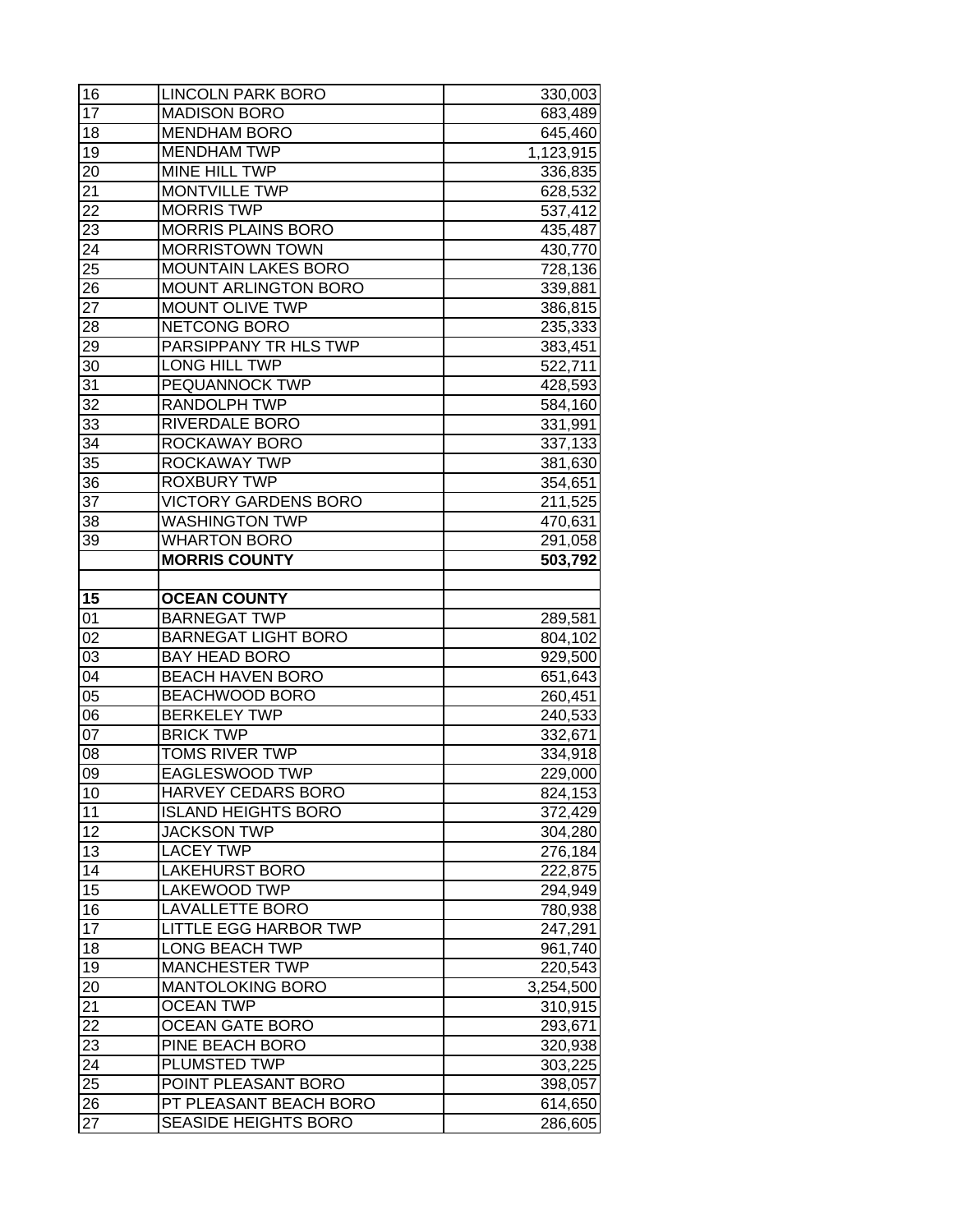| 28              | <b>SEASIDE PARK BORO</b>      | 347,300   |
|-----------------|-------------------------------|-----------|
| 29              | SHIP BOTTOM BORO              | 707,605   |
| 30              | SOUTH TOMS RIVER BORO         | 215,326   |
| 31              | <b>STAFFORD TWP</b>           | 306,725   |
| 32              | <b>SURF CITY BORO</b>         | 849,756   |
| 33              | <b>TUCKERTON BORO</b>         | 234,684   |
|                 | <b>OCEAN COUNTY</b>           | 380,090   |
|                 |                               |           |
| 16              | <b>PASSAIC CITY</b>           |           |
| 01              | <b>BLOOMINGDALE BORO</b>      | 325,489   |
| 02              | <b>CLIFTON CITY</b>           | 344,302   |
| $\overline{03}$ | <b>HALEDON BORO</b>           | 308,520   |
| $\overline{04}$ | <b>HAWTHORNE BORO</b>         | 390,090   |
| 05              | <b>LITTLE FALLS TWP</b>       | 365,395   |
| 06              | <b>NORTH HALEDON BORO</b>     | 448,104   |
| $\overline{07}$ | PASSAIC CITY                  | 296,632   |
| 08              | PATERSON CITY                 | 301,408   |
| 09              | POMPTON LAKES BORO            | 318,493   |
| 10              | <b>PROSPECT PARK BORO</b>     | 295,046   |
| $\overline{11}$ | RINGWOOD BORO                 | 407,138   |
| $\overline{12}$ | <b>TOTOWA BORO</b>            | 434,114   |
| $\overline{13}$ | <b>WAN/AQUE BORO</b>          | 319,532   |
| $\overline{14}$ | <b>WAYNE TWP</b>              | 470,793   |
| 15              | <b>WEST MILFORD TWP</b>       | 313,536   |
| 16              | <b>WOODLAND PARK BORO</b>     | 392,513   |
|                 | <b>PASSAIC CITY</b>           | 360,232   |
| 17              | <b>SALEM COUNTY</b>           |           |
| 01              | <b>ALLOWAY TOWNSHIP</b>       | 253,905   |
| 02              | <b>CARNEYS POINT TOWNSHIP</b> | 164,179   |
| $\overline{03}$ | <b>ELMER BORO</b>             | 183,633   |
| 04              | <b>ELSINBORO TWP</b>          | 157,225   |
| $\overline{05}$ | LOWER ALLOWAY CREEK TWP       | 138,667   |
| 06              | <b>MANNINGTON TWP</b>         | 143,750   |
| $\overline{07}$ | <b>OLDMANS TWP</b>            | 226,420   |
| $\overline{08}$ | <b>PENNS GROVE BORO</b>       | 101,833   |
| 09              | PENNSVILLE TWP                | 176,398   |
| 10              | PILESGROVE TWP                | 290,863   |
| 11              | PITTSGROVE TWP                | 239,950   |
| 12              | <b>QUINTON TWP</b>            | 213,250   |
| 13              | <b>SALEM CITY</b>             | 98,107    |
| 14              | UPPER PITTSGROVE TWP          | 219,847   |
| 15              | WOODSTOWN BORO                | 232,440   |
|                 | <b>SALEM COUNTY</b>           | 198,743   |
|                 |                               |           |
| 18              | <b>SOMERSET COUNTY</b>        |           |
| 01              | <b>BEDMINSTER TWP</b>         | 345,043   |
| $\overline{02}$ | <b>BERN/ARDS TWP</b>          | 485,701   |
| $\overline{03}$ | <b>BERN/ARDSVILLE BORO</b>    | 589,000   |
| $\overline{04}$ | <b>BOUND BROOK BORO</b>       | 283,263   |
| $\overline{05}$ | <b>BRANCHBURG TWP</b>         | 417,276   |
| 06              | <b>BRIDGEWATER TWP</b>        | 405,396   |
| 07              | FAR HILLS BORO                | 1,128,750 |
| 08              | <b>FRANKLIN TWP</b>           | 318,298   |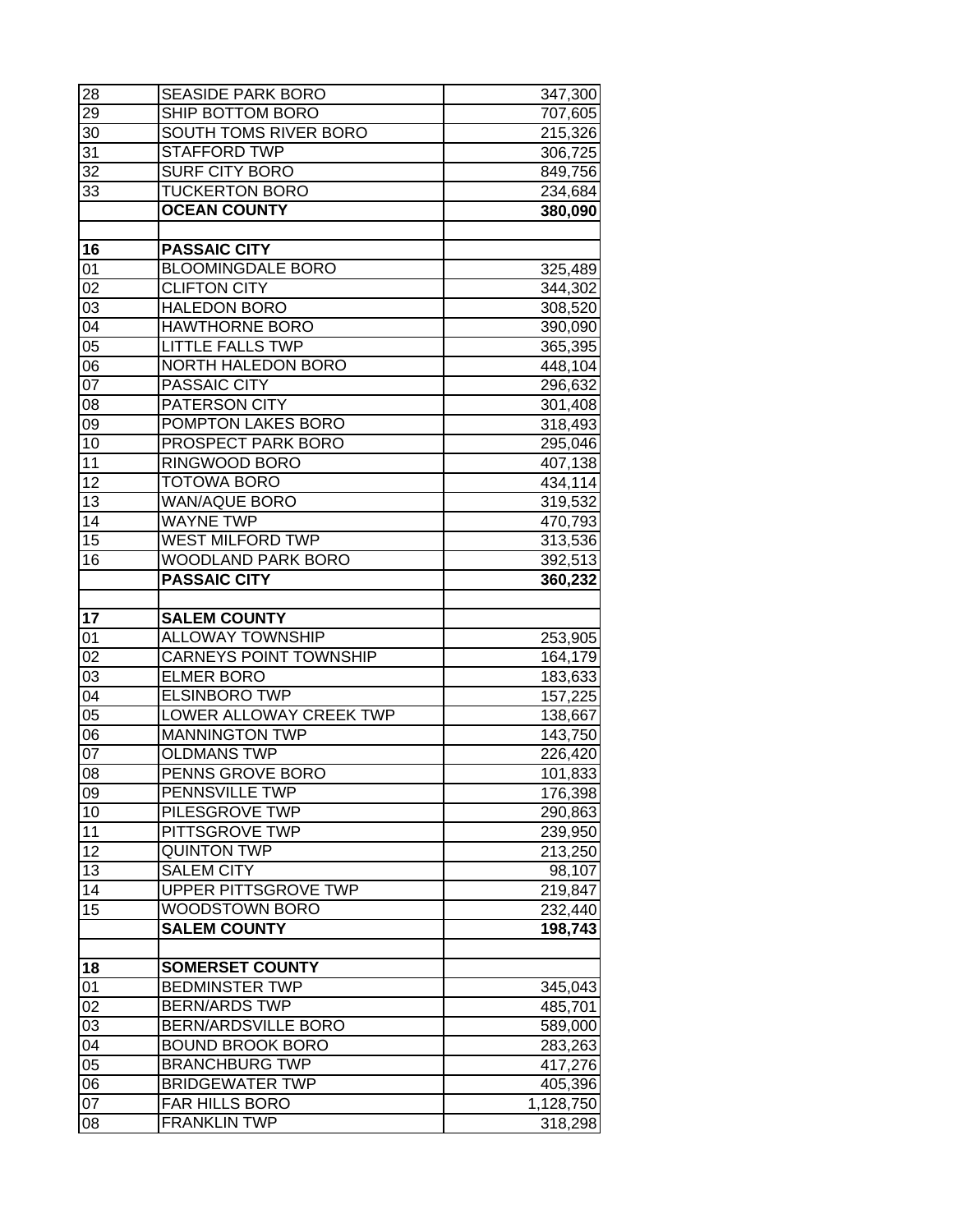| 09              | <b>GREEN BROOK TWP</b>      | 522,137   |
|-----------------|-----------------------------|-----------|
| 10              | <b>HILLSBOROUGH TWP</b>     | 369,627   |
| 11              | <b>MANVILLE BORO</b>        | 272,942   |
| 12              | <b>MILLSTONE BORO</b>       | N/A       |
| 13              | MONTGOMERY TWP              | 585,804   |
| 14              | NORTH PLAINFIELD BORO       | 251,026   |
| 15              | PEAPACK GLADSTONE BORO      | 1,000,000 |
| 16              | <b>RARITAN BORO</b>         | 360,392   |
| $\overline{17}$ | <b>ROCKY HILL BORO</b>      | 518,421   |
| 18              | <b>SOMERVILLE BORO</b>      | 303,894   |
| 19              | SO BOUND BROOK BORO         | 302,033   |
| 20              | <b>WARREN TWP</b>           | 704,900   |
| $2\overline{1}$ | <b>WATCHUNG BORO</b>        | 673,625   |
|                 | <b>SOMERSET COUNTY</b>      | 426,303   |
|                 |                             |           |
| 19              | <b>SUSSEX COUNTY</b>        |           |
| 01              | ANDOVER BORO                | 294,167   |
| 02              | <b>ANDOVER TWP</b>          | 300,651   |
| 03              | <b>BRANCHVILLE BORO</b>     | 276,925   |
| 04              | <b>BYRAM TWP</b>            | 327,540   |
| $\overline{05}$ | <b>FRANKFORD TWP</b>        | 304,765   |
| 06              | <b>FRANKLIN BORO</b>        | 225,919   |
| $0\overline{7}$ | <b>FREDON TWP</b>           | 413,902   |
| 08              | <b>GREEN TWP</b>            | 389,190   |
| 09              | <b>HAMBURG BORO</b>         | 231,124   |
| 10              | <b>HAMPTON TWP</b>          | 306,281   |
| 11              | <b>HARDYSTON TWP</b>        | 282,981   |
| 12              | <b>HOPATCONG BORO</b>       | 284,168   |
| 13              | <b>LAFAYETTE TWP</b>        | 404,950   |
| 14              | <b>MONTAGUE TWP</b>         | 171,194   |
| $\overline{15}$ | <b>NEWTON TOWN</b>          | 256,205   |
| 16              | OGDENSBURG BORO             | 207,967   |
| $\overline{17}$ | <b>SANDYSTON TWP</b>        | 233,485   |
| 18              | SPARTA TWP                  | 490,976   |
| 19              | <b>STANHOPE BORO</b>        | 239,334   |
| 20              | <b>STILLWATER TWP</b>       | 260,481   |
| 21              | <b>SUSSEX BORO</b>          | 217,250   |
| 22              | <b>VERNON TWP</b>           | 254,539   |
| 23              | <b>WALPACK TWP</b>          | N/A       |
| 24              | <b>WANTAGE TWP</b>          | 293,555   |
|                 | <b>SUSSEX COUNTY</b>        | 331,661   |
|                 |                             |           |
| 20              | <b>UNION COUNTY</b>         |           |
| 01              | <b>BERKELEY HEIGHTS TWP</b> | 527,547   |
| 02              | <b>CLARK TWP</b>            | 408,790   |
| 03              | <b>CRANFORD TWP</b>         | 457,861   |
| $\overline{04}$ | <b>ELIZABETH CITY</b>       | 280,655   |
| 05              | <b>FANWOOD BORO</b>         | 439,884   |
| 06              | <b>GARWOOD BORO</b>         | 366,097   |
| $\overline{07}$ | <b>HILLSIDE TWP</b>         | 276,749   |
| 08              | <b>KENILWORTH BORO</b>      | 346,106   |
| 09              | <b>LINDEN CITY</b>          | 297,009   |
| 10              | MOUNTAINSIDE BORO           | 625,781   |
| 11              | <b>NEW PROVIDENCE BORO</b>  | 569,666   |